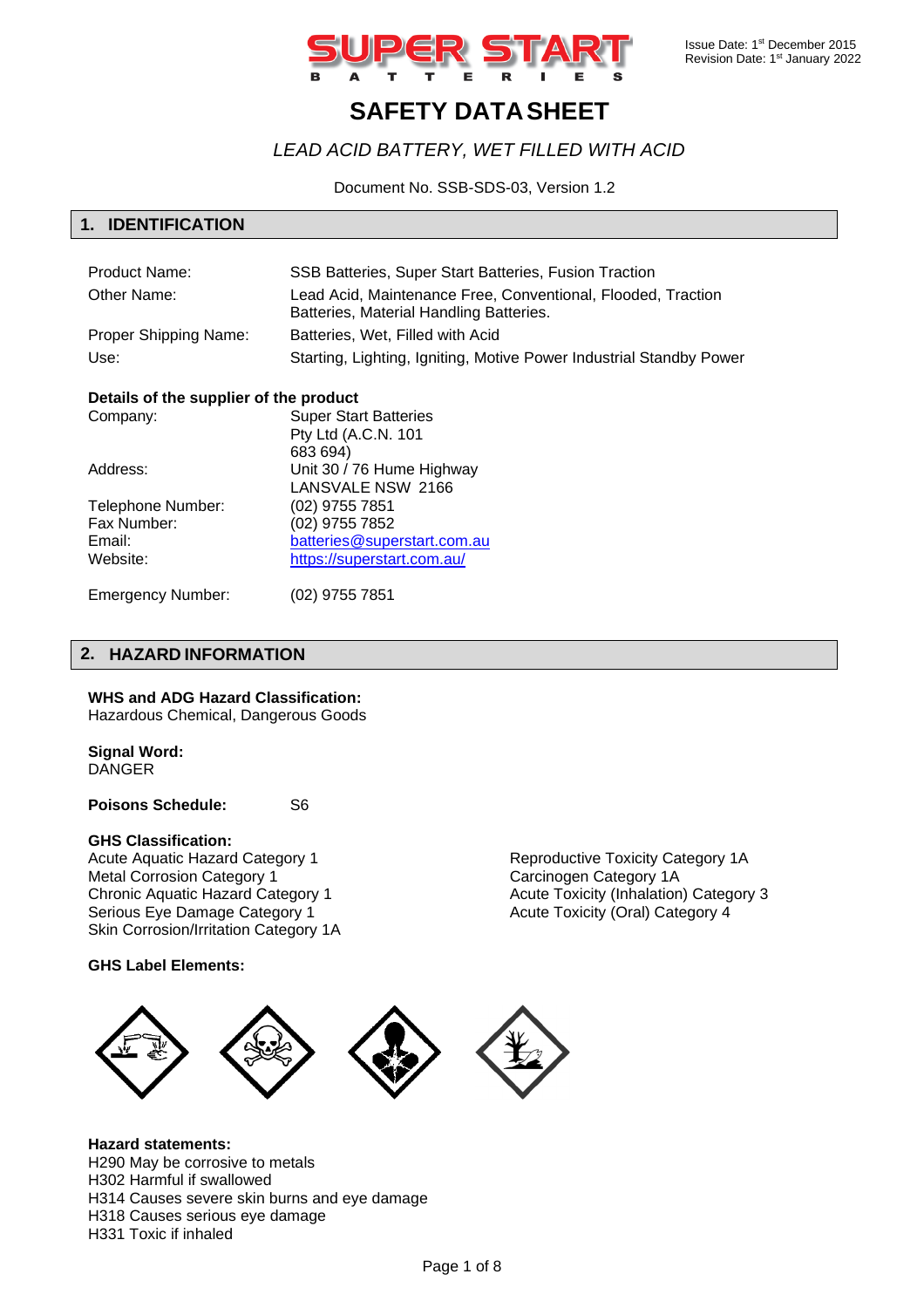

H335 May cause respiratory irritation H350 May cause cancer H360 May damage fertility or the unborn child H373 May cause damage to organs through prolonged or repeated exposure H400 Very toxic to aquatic life H410 Very toxic to aquatic life with long lasting effects

## **Precautionary Statements - Prevention:**

Keep out of reach of children Obtain instructions prior to use Use personal protective equipment as required Do not breathe dust/fume/gas/mist/vapours/spray Do not eat, drink or smoke when using this product Avoid release to the environment

## **Precautionary Statements - Response:**

IF SWALLOWED: Immediately call a POISON CENTER or physician/doctor IF SWALLOWED: Rinse mouth. Do NOT induce vomiting IF IN EYES: Rinse cautiously with water for several minutes. Remove contact lenses, if present and easy to do. Continue rinsing IF ON SKIN (or hair): Remove/Take off immediately all contaminated clothing. Rinse skin with water/shower. Wash contaminated clothing before reuse. IF ON SKIN: Wash with plenty of water and soap IF INHALED: Remove victim to fresh air and keep at rest in a position comfortable for breathing Absorb spillage to prevent material damage. Collect spillage.

## **Precautionary Statements - Storage:**

Store locked up Keep container tightly closed

## **Precautionary Statements - Disposal:**

Dispose of contents/container to an approved waste disposal facility in accordance with local regulations/laws

## **3. COMPOSITION / INFORMATION ON INGREDIENTS**

| <b>COMPONENTS</b>                 | Weight %  | <b>CAS Number</b> |
|-----------------------------------|-----------|-------------------|
| Lead                              | 35%-60%   | 7439-92-1         |
| Lead Dioxide                      | 12%-30%   | 1309-60-0         |
| Calcium                           | $< 0.1\%$ | 7440-70-2         |
| Sulphuric Acid                    | $~20\%$   | 7664-93-9         |
| Polyethylene Separator            | $~1.5\%$  | 9002-88-4         |
| Case Material: Polypropylene (PP) | $-5\%$    | 9003-07-0         |

## **4. FIRST AID MEASURES**

In all circumstances, evacuate personnel from contaminated area and provide maximum ventilation to clear out fumes and pungent odours.

Immediate medical attention is always advised.

## **First Aid Measures:**

Eye contact: Rinse cautiously with water for several minutes. Remove contact lenses, if present and easy to do. Continue rinsing with plenty of water (eyelids-held open) for at least 15 minutes.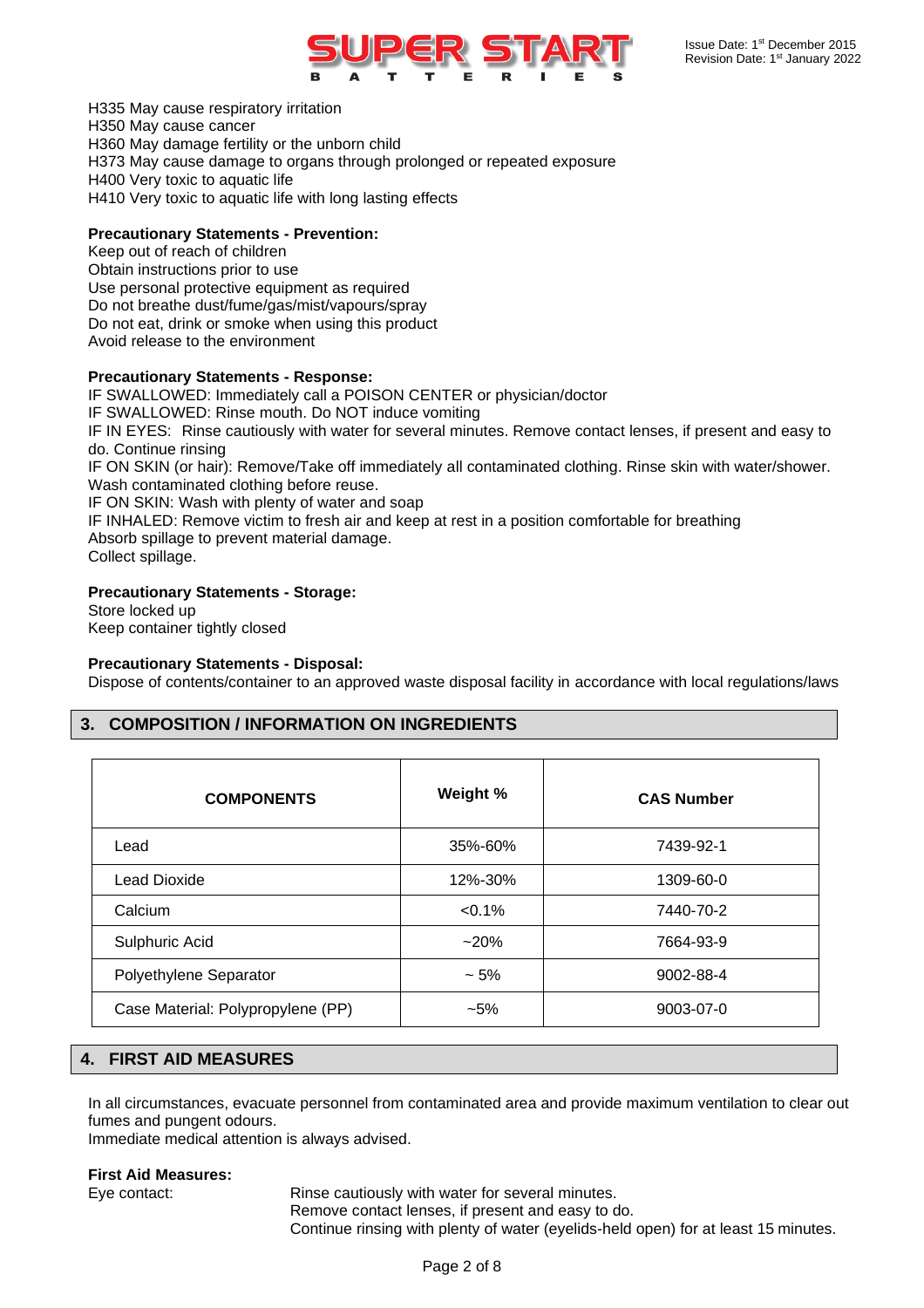

|                                                   | Consult a physician.                                                                                                                                                                                                                                 |
|---------------------------------------------------|------------------------------------------------------------------------------------------------------------------------------------------------------------------------------------------------------------------------------------------------------|
| Skin contact:                                     | Remove/Take off immediately all contaminated clothing.<br>Flush affected areas with plenty of water and soap for at least 15 minutes.<br>Wash contaminated clothing before reuse.<br>If Irritation develops seek medical attention.                  |
| Ingestion:                                        | Immediately call a POISON CENTER. Seek urgent medical attention<br>Do NOT induce vomiting<br>Rinse mouth. Dilute by giving water or milk<br>Assure that mucus does not obstruct the airway<br>Do not give anything by mouth to an unconscious person |
| Inhalation:                                       | Remove to fresh air immediately and keep at rest in a position comfortable for<br>breathing<br>Give oxygen or artificial respiration if needed<br>Ventilate the contaminated area                                                                    |
| <b>Chronic Health Hazards:</b><br>Sulphuric acid: | Possible scarring of the cornea, inflammation of the nose, throat and bronchial<br>tubes, possible erosion of tooth enamel.                                                                                                                          |
| Lead Compounds:                                   | May cause anaemia, damage to kidneys and nervous system, and damage to<br>reproductive system in both males and females.                                                                                                                             |

## **Medical Conditions Generally Aggravated by Exposure:**

Inorganic lead and its compounds can aggravate chronic forms of kidney, liver, and neurological diseases. Contact of battery electrolyte (acid) with the skin may aggravate skin diseases such as eczema and contact dermatitis. Overexposure to sulphuric acid mist may cause lung damage and aggravate pulmonary conditions.

| Fire and explosion hazard:       | Non-combustible.<br>Not considered to be a significant fire risk.<br>Acids may react with metals to produce hydrogen, a highly flammable<br>and explosive gas.<br>Heating may cause expansion or decomposition leading to violent rupture<br>of containers.                                                                                                                                                                                                                                                      |  |
|----------------------------------|------------------------------------------------------------------------------------------------------------------------------------------------------------------------------------------------------------------------------------------------------------------------------------------------------------------------------------------------------------------------------------------------------------------------------------------------------------------------------------------------------------------|--|
| Extinguishing media:             | Suitable:<br>Water Spray or Fog<br>Dry chemical Powder<br>Foam<br><b>BCF</b>                                                                                                                                                                                                                                                                                                                                                                                                                                     |  |
|                                  | Unsuitable:<br>Carbon Dioxide                                                                                                                                                                                                                                                                                                                                                                                                                                                                                    |  |
| Advice for Fire Fighters:        | Alert Fire brigade to the nature of the hazard and location<br>Cool fire exposed containers with water spray from a protected<br>location<br>If safe to do so, remove containers from path of fire<br>Use water delivered as a fine spray to control fire and cool adjacent<br>area<br>Prevent spillage from entering drains or water ways<br>Do not approach containers suspected to be hot<br>Slight hazard when exposed to flames and oxidisers<br>Use fire fighting procedures suitable for surrounding area |  |
| Special protective<br>equipment: | Use self-contained breathing apparatus to avoid breathing irritant<br>fumes. Wear full protective gear and equipment<br>Equipment should be thoroughly decontaminated after use                                                                                                                                                                                                                                                                                                                                  |  |

## **5. FIRE FIGHTING MEASURES**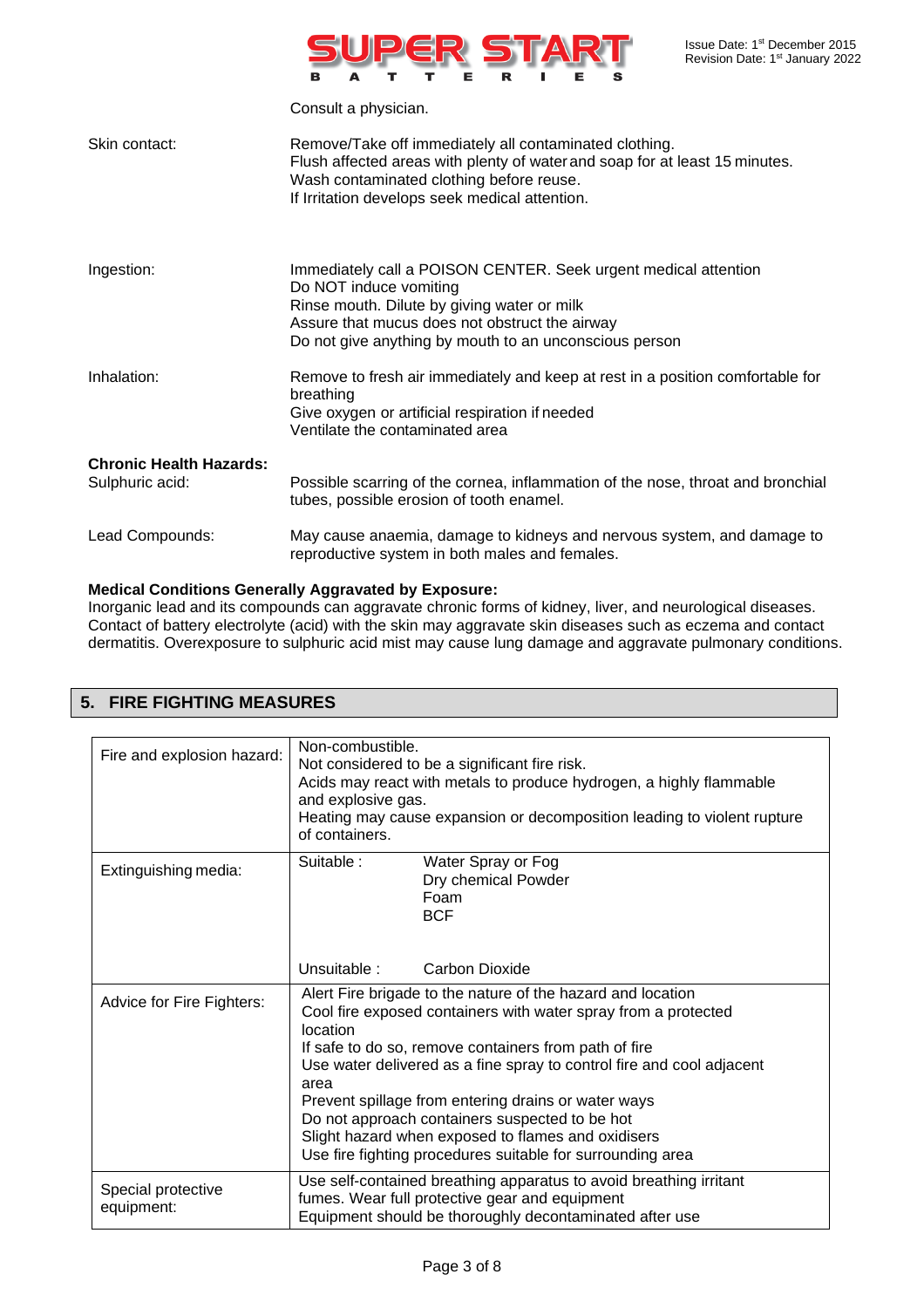

| <b>Personal Precautions:</b>                  | Use personal protective equipment as required.                                                                                                                                                                                                                                                 |  |
|-----------------------------------------------|------------------------------------------------------------------------------------------------------------------------------------------------------------------------------------------------------------------------------------------------------------------------------------------------|--|
| <b>Environmental</b><br><b>Precautions:</b>   | Prevent spillages from entering soils, waterways, drains or any<br>natural environment or ecosystems.                                                                                                                                                                                          |  |
| <b>Methods for Containment</b><br>& Clean-Up: | Absorb spills with dry sand, earth, saw dust, or vermiculite. It is<br>important to act quickly to stop the flow of hazardous material. Use<br>a spill kit if one is available. Transfer spilled material into a clearly<br>labeled container for disposal. Wash area with hot water and soap. |  |

## **7. HANDLING AND STORAGE**

The batteries should not be opened destroyed or incinerated since they may leak or rupture and release in the environment the ingredients they contain.

| Handling: | Do not crush, pierce, short $(+)$ and $(-)$ battery terminals with conductive (i.e.<br>metal) material. Do not directly heat or solder. Do not throw into fire. Do not<br>mix batteries of different types and brands. Do not mix new and used<br>batteries. Keep batteries in non- conductive (i.e. plastic) trays.                                                                                       |
|-----------|------------------------------------------------------------------------------------------------------------------------------------------------------------------------------------------------------------------------------------------------------------------------------------------------------------------------------------------------------------------------------------------------------------|
| Storage:  | Store in a cool (preferably below 30°C) and ventilated area away from<br>moisture, sources of heat, open flames, food and drink. Keep adequate<br>clearance between walls and batteries. Temperature above 90°C may result<br>in battery leakage and rupture. Since short circuit can cause burn, leakage<br>and rupture hazard, keep batteries in original packaging until use and do not<br>jumble them. |
| Other:    | Manufacturer recommendations regarding maximum recommended currents<br>and operating temperature range. Applying pressure or deforming the battery<br>may lead to disassembly followed by eye, skin and throat irritation.                                                                                                                                                                                 |

## **8. EXPOSURE CONTROLS/PERSONAL PROTECTION**

## **Occupational Exposure Limits:**

|                      | Air Exposure Limits ( $\mu$ g/m <sup>3)</sup> |             |              | <b>LD50 ORAL</b> |
|----------------------|-----------------------------------------------|-------------|--------------|------------------|
| <b>Material Name</b> | <b>ACGIH TLV</b>                              | <b>OSHA</b> | <b>NIOSH</b> | (mg/kg)          |
| Lead                 | 150                                           | 50          | 10           | 500              |
| Tin                  | 2000                                          | 2000        | $- -$        | --               |
| Sulfuric Acid        | 1000                                          | 1000        | 1000         | 2.14             |

## **Engineering Controls:**

Store and handle in well-ventilated area. If mechanical ventilation is used, components must be acid resistant.

## **Personal Protection and Equipment:**

None needed under normal conditions. However, if battery case is damaged:

- Protective gloves: use rubber or plastic acid-resistant gloves with elbow-length gauntlet.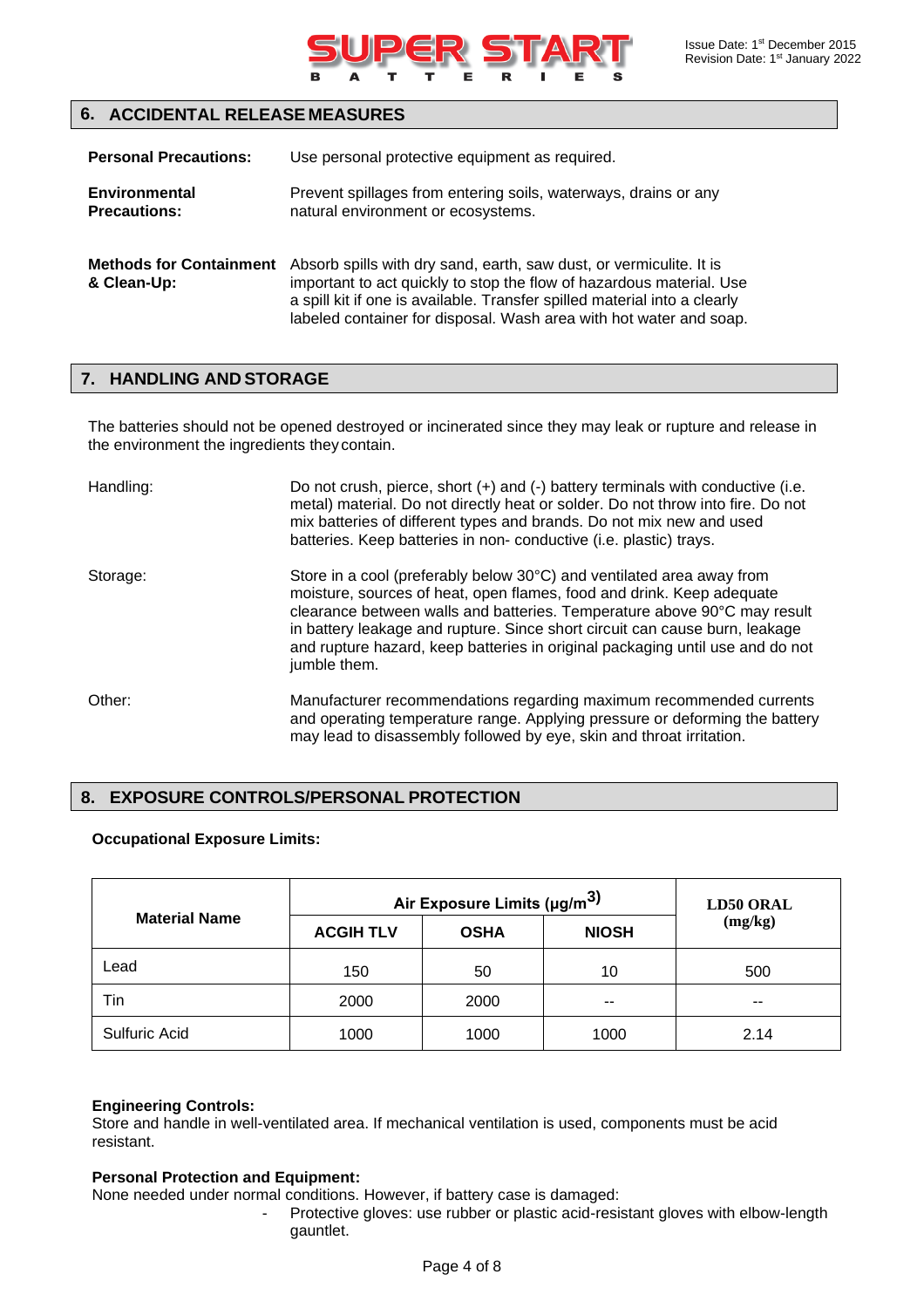

- Eye protection: use chemical goggles or face shield.
	- Other protection: Acid-resistant apron. Under severe exposure or emergency conditions, wear acid –resistant clothing and boots.
- In areas where sulphuric acid is handled in concentrations greater than 1%, emergency eyewash stations and showers should be provided, with unlimited water supply.

## **9. PHYSICAL & CHEMICAL PROPERTIES**

#### **Information on basic physical and chemical properties**

| <b>Physical state:</b>               | Solid containing liquid                                          |
|--------------------------------------|------------------------------------------------------------------|
| Appearance:                          | Rectangular plastic casing with exposed terminals for electrical |
|                                      | connections                                                      |
| Odour:                               | No data                                                          |
| <b>Odour Threshold:</b>              | No data                                                          |
| Colour:                              | Clear                                                            |
| pH:                                  | No data                                                          |
| <b>Melting point/freezing point:</b> | $-7$ to $-70^{\circ}$ C                                          |
| Boiling point / boiling range:       | 95°C - 95.555°C                                                  |
| <b>Flash point:</b>                  | No data                                                          |
| <b>Evaporation rate:</b>             | No data                                                          |
| Flammability (solid, gas):           | No data                                                          |
| <b>Flammability Limit in Air:</b>    | No data                                                          |
| <b>Upper flammability limit:</b>     | No data                                                          |
| Lower flammability limit:            | No data                                                          |
| Vapour pressure:                     | 13 to 22 mmHg @ 25°C                                             |
| Vapour density:                      | 1                                                                |
| <b>Specific Gravity:</b>             | 1.2 to 1.3 @ 25°C                                                |
| <b>Water solubility:</b>             | 100%                                                             |
| Solubility in other solvents:        | No data                                                          |
| <b>Partition coefficient:</b>        | No data                                                          |
| <b>Autoignition temperature:</b>     | No data                                                          |
| <b>Decomposition temperature:</b>    | No data                                                          |
| Kinematic viscosity:                 | No data                                                          |
| <b>Dynamic viscosity:</b>            | No data                                                          |
| <b>Explosive properties:</b>         | No data                                                          |
| <b>Oxidizing properties:</b>         | No data                                                          |
|                                      |                                                                  |
| <b>Other Information</b>             |                                                                  |
| <b>Softening Point:</b>              | No data                                                          |
| <b>Molecular Weight:</b>             | No data                                                          |
| VOC Content (%):                     | No data                                                          |
| <b>Density:</b>                      | 75.8523-                                                         |
| <b>Bulk Density:</b>                 | No data                                                          |

## **10. STABILITY AND REACTIVITY**

#### **Reactivity:**

Not reactive under normal conditions

## **Chemical stability:**

Stable at normal temperatures and pressures

## **Possibility of Hazardous Reactions:**

None under normal processing

#### **Hazardous polymerization:**

Hazardous polymerization does not occur.

## **Conditions to avoid:**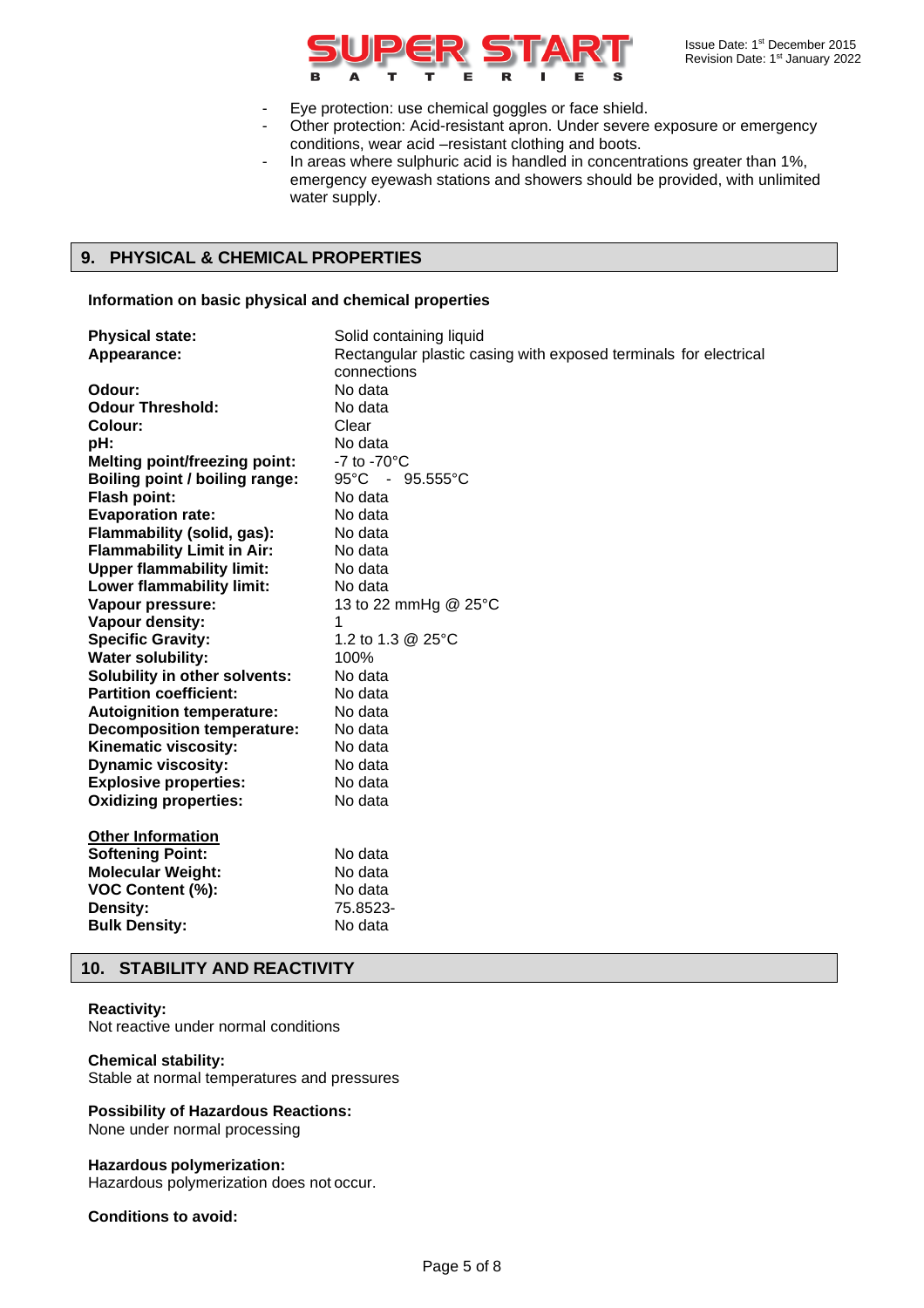

Prolonged overcharge Sources of ignition Keep out of reach of children

#### **Incompatible materials:**

Sulphuric acid: Contact with combustible and organic materials may cause fire and explosion. Also reacts violently with strong reducing agents, metals, sulphur trioxide, strong oxidizers and water. Contact with metals may product toxic sulphur dioxide fumes and may release flammable hydrogen gas.

Lead compounds: Avoid contact with strong bases, acids, combustible organic materials, halides, halogenates, potassium nitrate, permanganate, peroxides, nascent hydrogen, reducing agents, and water.

#### **Hazardous Decomposition Products:**

Lead compounds exposed to high temperatures will likely produce toxic metal fume, vapour or dust; contact with strong acid/base or presence of nascent hydrogen may generate highly toxic arsine gas.

Sulfuric acid: Sulfur trioxide, carbon monoxide, sulfuric acid mist, sulfur dioxide, and hydrogen

## **11. TOXILOGICAL INFORMATION**

#### **Information on likely routes of exposure**

#### **Product Information**

| Inhalation:         | (Acute): Under normal conditions of use, no health effects are expected. Contents of an<br>open battery can cause respiratory irritation.<br>(Chronic): Repeated and prolonged exposure may cause irritation. |
|---------------------|---------------------------------------------------------------------------------------------------------------------------------------------------------------------------------------------------------------|
| Eye contact         | (Acute): Under normal conditions of use, no health effects are expected. Exposure to<br>dust may cause irritation.<br>(Chronic): No data available.                                                           |
| <b>Skin Contact</b> | (Acute): Under normal conditions of use, no health effects are<br>expected.<br>(Chronic): No data available.                                                                                                  |
| Ingestion           | (Acute): Under normal conditions of use, no health effects are expected. Lead ingestion<br>may cause abdominal pain, nausea, vomiting, diarrhoea and severe cramping.<br>(Chronic): No data available.        |

#### **Acute Effects**

| <b>Chemical Name</b>       | Oral LD50                            | <b>Dermal LD50</b> | <b>Inhalation LC50</b>                   |
|----------------------------|--------------------------------------|--------------------|------------------------------------------|
| Arsenic<br>7440-38-2       | $= 15$ mg/kg (Rat) = 763 mg/kg (Rat) |                    |                                          |
| Sulfuric Acid<br>7664-93-9 | = 2140 mg/kg<br>(Rat)                | ۰.                 | $= 510$ mg/m <sup>3</sup><br>$(Rat)$ 2 h |
| Tin<br>7440-31-5           | $= 700$ mg/kg<br>(Rat)               |                    |                                          |

## **Information on toxicological effects**

#### **Symptoms**

Symptoms of lead toxicity include headache, fatigue, abdominal pain, loss of appetite, muscular aches and weakness, sleep disturbances and irritability. Lead absorption may cause nausea, weight loss, abdominal spasms, and pain in arms, legs and joints. Effects of chronic lead exposure may include central nervous system (CNS) damage, kidney dysfunction, anaemia, neuropathy particularly of the motor nerves with wrist drop, and potential reproductive effects.

Acute exposure to sulfuric acid causes severe irritation, burns and permanent tissue damage to all routes of exposure. Chronic exposure to sulfuric acid may cause erosion of tooth enamel, inflammation of nose, throat and respiratorysystem.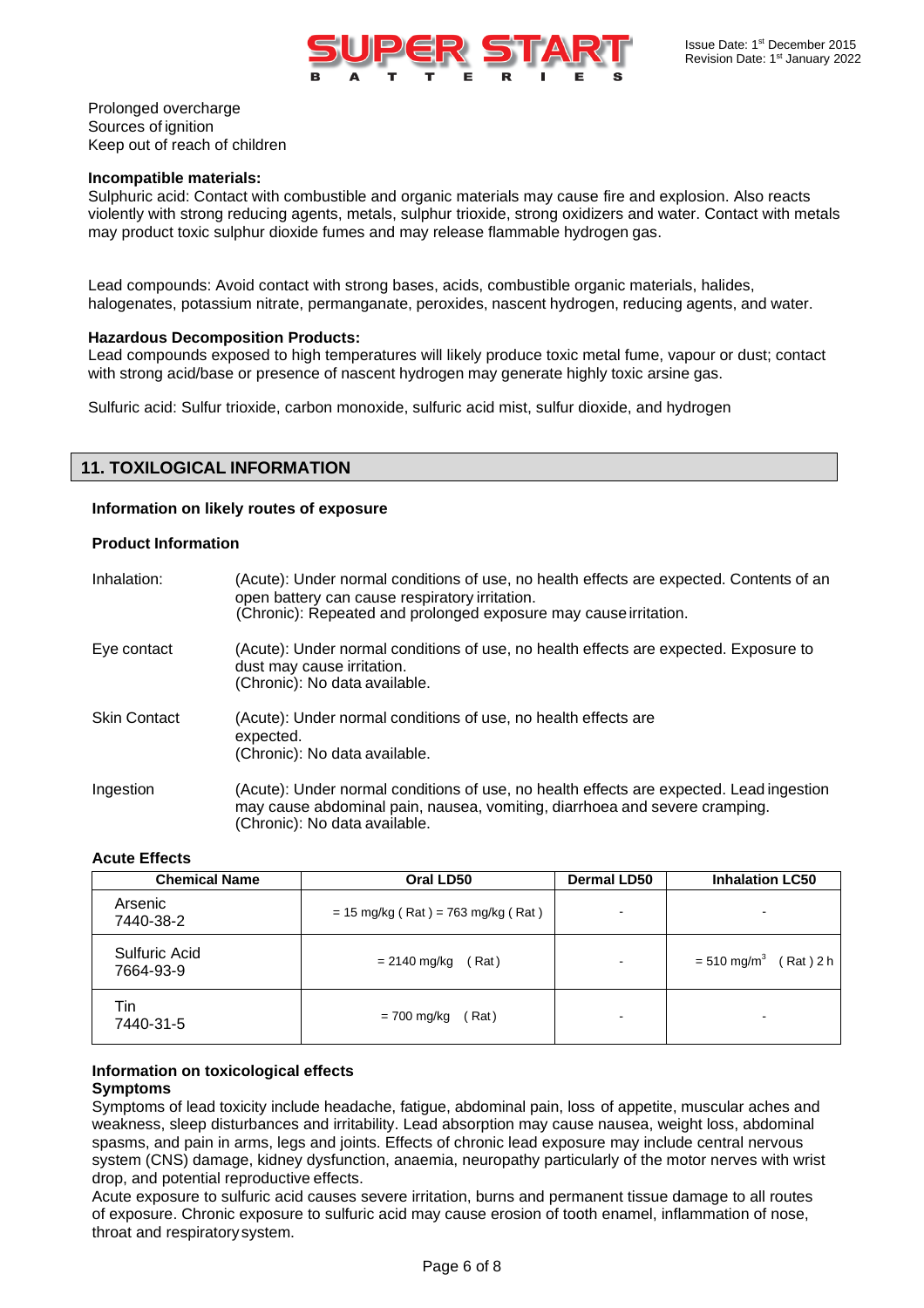

## **Delayed and immediate effects as well as chronic effects from short and long-term exposure**

| Skin corrosion/irritation         |  |
|-----------------------------------|--|
| Serious eye damage/eye irritation |  |
| Irritation                        |  |
| Corrosively                       |  |
| Sensitization                     |  |
|                                   |  |

Not available. Not available. Severe burns. Not available. Not available.

| <b>Carcinogenicity</b><br><b>Chemical Name</b> | <b>ACGIH</b>   | <b>IARC</b> | <b>NTP</b>             | <b>OSHA</b>  |
|------------------------------------------------|----------------|-------------|------------------------|--------------|
| Arsenic<br>7440-38-2                           | A <sub>1</sub> | Group 1     | Known                  | X            |
| <b>Sulfuric Acid</b><br>7664-93-9              | A2             | Group 1     |                        | X            |
| Powdered Lead<br>7439-92-1                     | A3             | Group 2A    | Reasonably Anticipated | $\checkmark$ |

## **12. ECOLOGICAL INFORMATION**

| <b>Chemical Name</b>       | Algae/aquatic<br>plants | <b>Fish</b>                                                                                                                                                        | <b>Toxicity to</b><br>microorganisms | <b>Crustacea</b>                       |
|----------------------------|-------------------------|--------------------------------------------------------------------------------------------------------------------------------------------------------------------|--------------------------------------|----------------------------------------|
| Sulfuric Acid<br>7664-93-9 |                         | 500: 96 h Brachydanio rerio mg/L<br>LC50 static                                                                                                                    |                                      | 29: 24 h Daphnia<br>magna mg/L EC50    |
| Powdered Lead<br>7439-92-1 |                         | 0.44: 96 h Cyprinus carpio mg/L<br>LC50 semi-static 1.32: 96 h<br>Oncorhynchus mykiss mg/L LC50<br>static 1.17: 96 h Oncorhynchus<br>mykiss mg/L LC50 flow-through |                                      | 600: 48 h water<br>flea $\mu$ g/L EC50 |

## **Persistence and degradability**

Lead is persistent in soils and sediments

#### **Bioaccumulation**

Not available

**Mobility** Not available

**Other adverse effects** Not available

## **13. DISPOSAL CONSIDERATIONS**

## **Waste treatment methods**

| Disposal of wastes:     | Disposal should be in accordance with applicable regional, national and local<br>laws and regulations. |
|-------------------------|--------------------------------------------------------------------------------------------------------|
| Contaminated packaging: | Disposal should be in accordance with applicable regional, national and local<br>laws and regulations. |